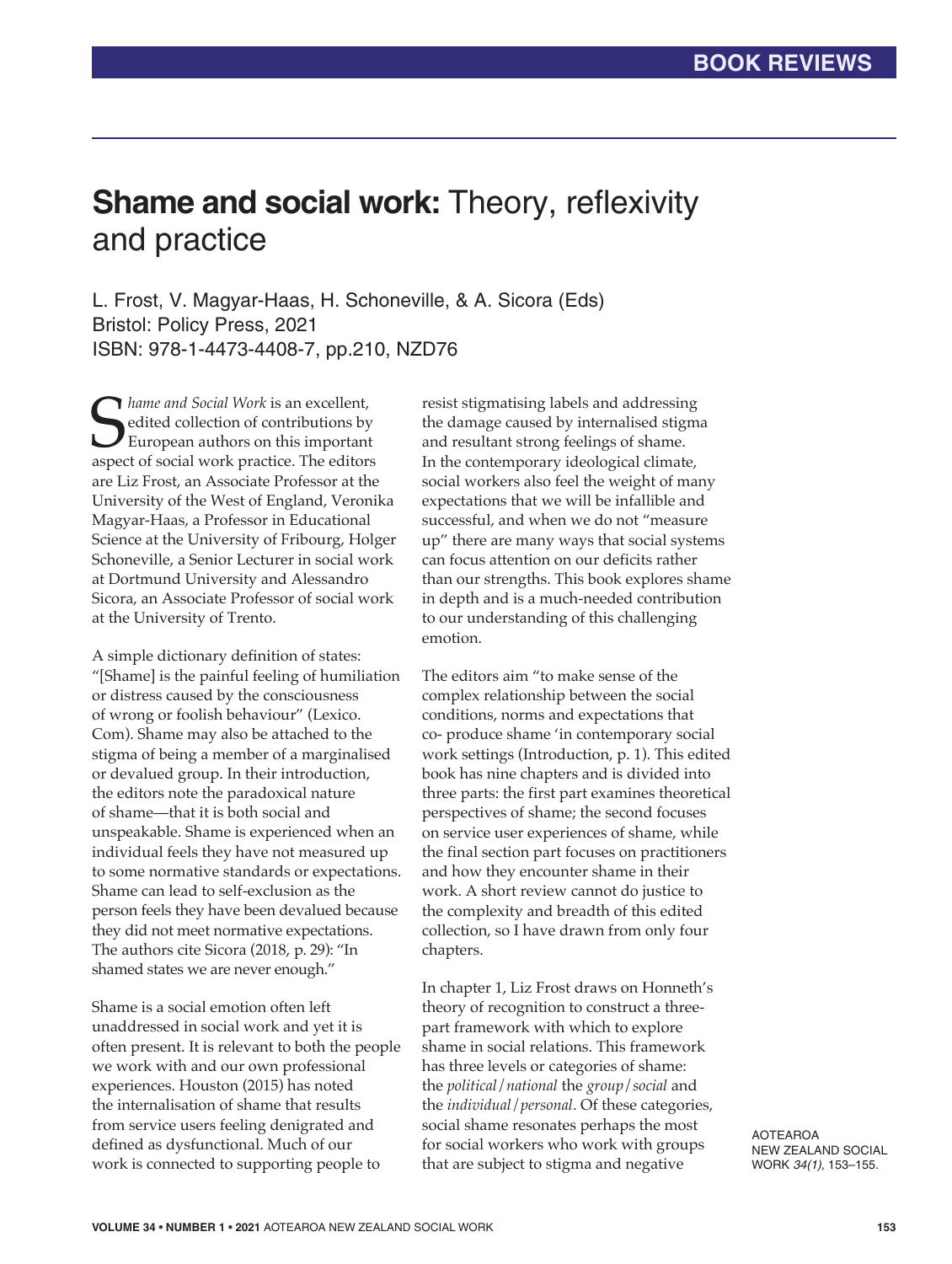stereotypes but also, as a profession may feel stigmatised, at times by virtue of association. "Felt stigma" (Scambler, 2004) at the individual level results in shame—for example, fat stigma produces shame about our bodies if they do not conform to societal norms. As Frost expresses so well in this book: "it is, in tandem, profoundly socially generated, though individually lived" (p. 25).

In chapter 4, Marie Demant and Frederike Lorenz explore shame in the context of institutional abuse of children. With relevance to Aotearoa readers with our current focus on abuse in state care, Demant and Lorenz discuss the way humiliation of children is a form of violence with lifelong impacts. Their research, based on testimonies of adult abuse survivors found that physical punishment and belittlement resulted in "barriers for children's agency, social connection, voice and their ability to reach out and receive help" (p. 101). This is a very helpful chapter for exploring the implications of harmful institutional practices.

In chapter 7, in the third section of the book, Matthew Gibson situates his discussion of shame in the organisational context of social work (see also Gibson's 2019 book on shame in child and family social work). Gibson argues that managers and leaders in social work organisations "go about regulating shame" so that any feelings of shame that arise in the tasks social work are expected to do are "contained and diverted, while ensuring that shame is evoked as a result of any transgressions" (p. 143). Gibson notes that the boundaries of shame (what is felt as shameful and what is diverted) arise within institutional discourses about what is expected within social work organisational settings. Managers construct, through language and narrative, the notion of an ideal social worker. Departures from this ideal (constructed and maintained by discourses—shared language, behaviours and the like) constitute the conditions for shame. Thus, professional behaviour is regulated and, even when the discourse is

not tangible, some degree of conformity is instilled.

The next chapter, by Mark Hardy, follows on well from Gibson's work. Hardy builds his argument from risk theory, describing how the prevalent focus on "harmful events that may or may not happen in future" (p. 165) means that social work may not always pay adequate attention to actual need. Risk thinking is highly visible, even dominant, in policy formulation about social work. It is present in checklists, rigid assessment tools and audit systems. Risk-averse practice in an effort to prevent future harm risks doing harm in the here and now by acts of commission or omission. A brainstorm with any group of social workers could produce numerous examples. When assessment tools and routinised interventions drive practice, practitioner autonomy is reduced. Hardy notes that this environment can make social workers fearful of mistakes (because of expectations of infallibility, our systems should prevent harm). Thus, if bad things happen, someone is to blame. And blame and shame are very closely linked with social workers who are hyper-aware of the stigma attached to high-profile failures.

Link and Phelan (2001, p. 367) noted that "stigmatization is entirely contingent on access to social, economic, and political power that allows the identification of differentness, the construction of stereotypes, the separation of labelled persons into distinct categories, and the full execution of disapproval, rejection, exclusion, and discrimination". While much of the literature on stigma and related shame focuses on service users, links have been made to social work itself. As Gibson and Hardy's chapters have described, shame can both produce behaviours that are unhelpful for service users but also impact on perceptions of social work. Much of the Aotearoa New Zealand research in this area has confirmed the impact of negative stereotypes in social workers' collective identity (see for example, Hobbs & Evans, 2017; Staniforth et al., 2021). Unsurprisingly, in a study of perceptions